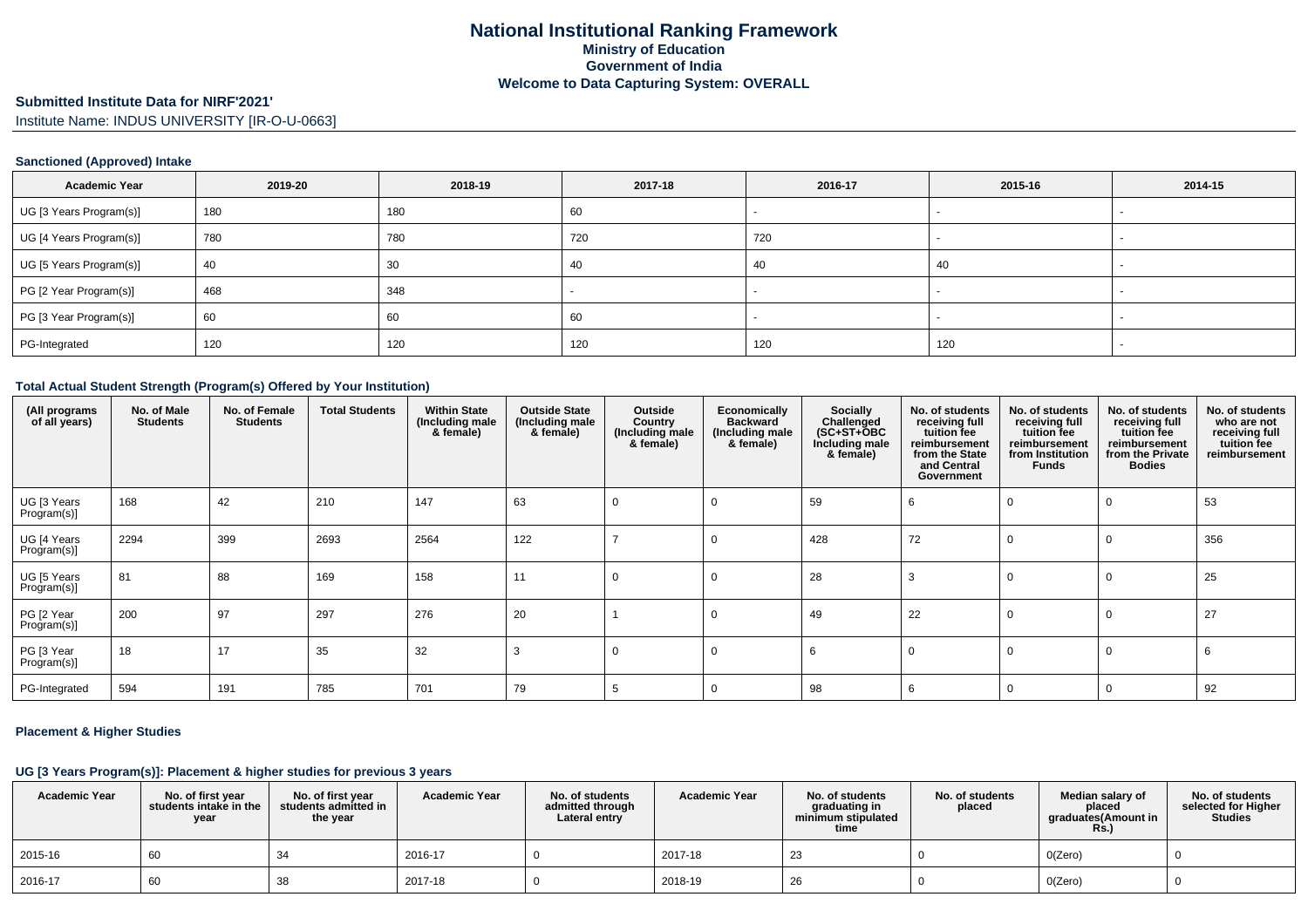| 2017-18<br>2018-19<br>2019-20<br>. EM |  | 0(Zero) |  |
|---------------------------------------|--|---------|--|
|---------------------------------------|--|---------|--|

**UG [4 Years Program(s)]: Placement & higher studies for previous 3 years**

| <b>Academic Year</b> | No. of first year<br>students intake in the<br>year | No. of first vear<br>students admitted in<br>the year | <b>Academic Year</b> | No. of students<br>admitted through<br>Lateral entry | <b>Academic Year</b> | No. of students<br>graduating in<br>minimum stipulated<br>time | No. of students<br>placed | Median salary of<br>placed<br>graduates(Amount in<br><b>Rs.</b> ) | No. of students<br>selected for Higher<br><b>Studies</b> |
|----------------------|-----------------------------------------------------|-------------------------------------------------------|----------------------|------------------------------------------------------|----------------------|----------------------------------------------------------------|---------------------------|-------------------------------------------------------------------|----------------------------------------------------------|
| 2014-15              | 660                                                 | 623                                                   | 2015-16              | 147                                                  | 2017-18              | 625                                                            | 165                       | 310000(Rupees Three  <br>lakh ten thousand only)                  |                                                          |
| 2015-16              | 660                                                 | 546                                                   | 2016-17              | 157                                                  | 2018-19              | 526                                                            | 213                       | 350000(Rupees Three<br>Lakh Fifty Thousand<br>only)               |                                                          |
| 2016-17              | 720                                                 | 600                                                   | 2017-18              | 166                                                  | 2019-20              | 586                                                            | 161                       | 360000(Rupees Three<br>Lakh Sixty Thousand<br>Only)               |                                                          |

## **UG [5 Years Program(s)]: Placement & higher studies for previous 3 years**

| <b>Academic Year</b> | No. of first year<br>students intake in the<br>year | No. of first year<br>students admitted in<br>the year | <b>Academic Year</b> | No. of students<br>admitted through<br>Lateral entry | <b>Academic Year</b> | No. of students<br>graduating in<br>minimum stipulated<br>time | No. of students<br>placed | Median salary of<br>placed<br>graduates(Amount in<br><b>Rs.</b> ) | No. of students<br>selected for Higher<br><b>Studies</b> |
|----------------------|-----------------------------------------------------|-------------------------------------------------------|----------------------|------------------------------------------------------|----------------------|----------------------------------------------------------------|---------------------------|-------------------------------------------------------------------|----------------------------------------------------------|
| 2013-14              | 40                                                  | 40                                                    | 2014-15              |                                                      | 2017-18              | 25                                                             |                           | 0(Zero)                                                           | <b>O</b>                                                 |
| 2014-15              | 40                                                  | 40                                                    | 2015-16              |                                                      | 2018-19              | 16                                                             |                           | 0(Zero)                                                           |                                                          |
| 2015-16              | 40                                                  | 40                                                    | 2016-17              |                                                      | 2019-20              | 16                                                             |                           | 0(Zero)                                                           | -0                                                       |

# **PG [2 Years Program(s)]: Placement & higher studies for previous 3 years**

| <b>Academic Year</b> | No. of first year<br>students intake in the<br>year | No. of first year<br>students admitted in<br>the year | <b>Academic Year</b> | No. of students graduating in minimum<br>stipulated time | No. of students<br>placed | Median salary of<br>placed<br>graduates(Amount in<br><b>Rs.)</b> | No. of students<br>selected for Higher<br><b>Studies</b> |
|----------------------|-----------------------------------------------------|-------------------------------------------------------|----------------------|----------------------------------------------------------|---------------------------|------------------------------------------------------------------|----------------------------------------------------------|
| 2016-17              | 288                                                 | 115                                                   | 2017-18              | 65                                                       | 36                        | 280000(Two Lakh<br>Eighty Thousand only)                         |                                                          |
| 2017-18              | 288                                                 | 106                                                   | 2018-19              | 77                                                       | 37                        | 320000(Three Lakh<br>Twenty Thousand<br>Only)                    |                                                          |
| 2018-19              | 348                                                 | 106                                                   | 2019-20              | 62                                                       | 26                        | 350000(Three Lakh<br>Fifty Thousand Only)                        |                                                          |

# **PG [3 Years Program(s)]: Placement & higher studies for previous 3 years**

| <b>Academic Year</b> | No. of first year<br>students intake in the<br>year | No. of first vear<br>students admitted in<br>the year | <b>Academic Year</b> | No. of students<br>admitted through<br>Lateral entry | <b>Academic Year</b> | No. of students<br>graduating in<br>minimum stipulated<br>time | No. of students<br>placed | Median salary of<br>placed<br>graduates(Amount in<br><b>Rs.)</b> | No. of students<br>selected for Higher<br><b>Studies</b> |
|----------------------|-----------------------------------------------------|-------------------------------------------------------|----------------------|------------------------------------------------------|----------------------|----------------------------------------------------------------|---------------------------|------------------------------------------------------------------|----------------------------------------------------------|
| 2015-16              | 60                                                  |                                                       | 2016-17              | 19                                                   | 2017-18              | 15                                                             | 15                        | 240000(Two Lakh<br>Forty Thousand only)                          |                                                          |
| 2016-17              | 60                                                  |                                                       | 2017-18              | 17                                                   | 2018-19              | 12                                                             | 10                        | 260000(Rupees Two<br>Lakh Sixty Thousand<br>only)                |                                                          |
| 2017-18              | 60                                                  |                                                       | 2018-19              | 14                                                   | 2019-20              | 12                                                             | 10                        | 240000(Two Lakh<br>Forty Thousand only)                          |                                                          |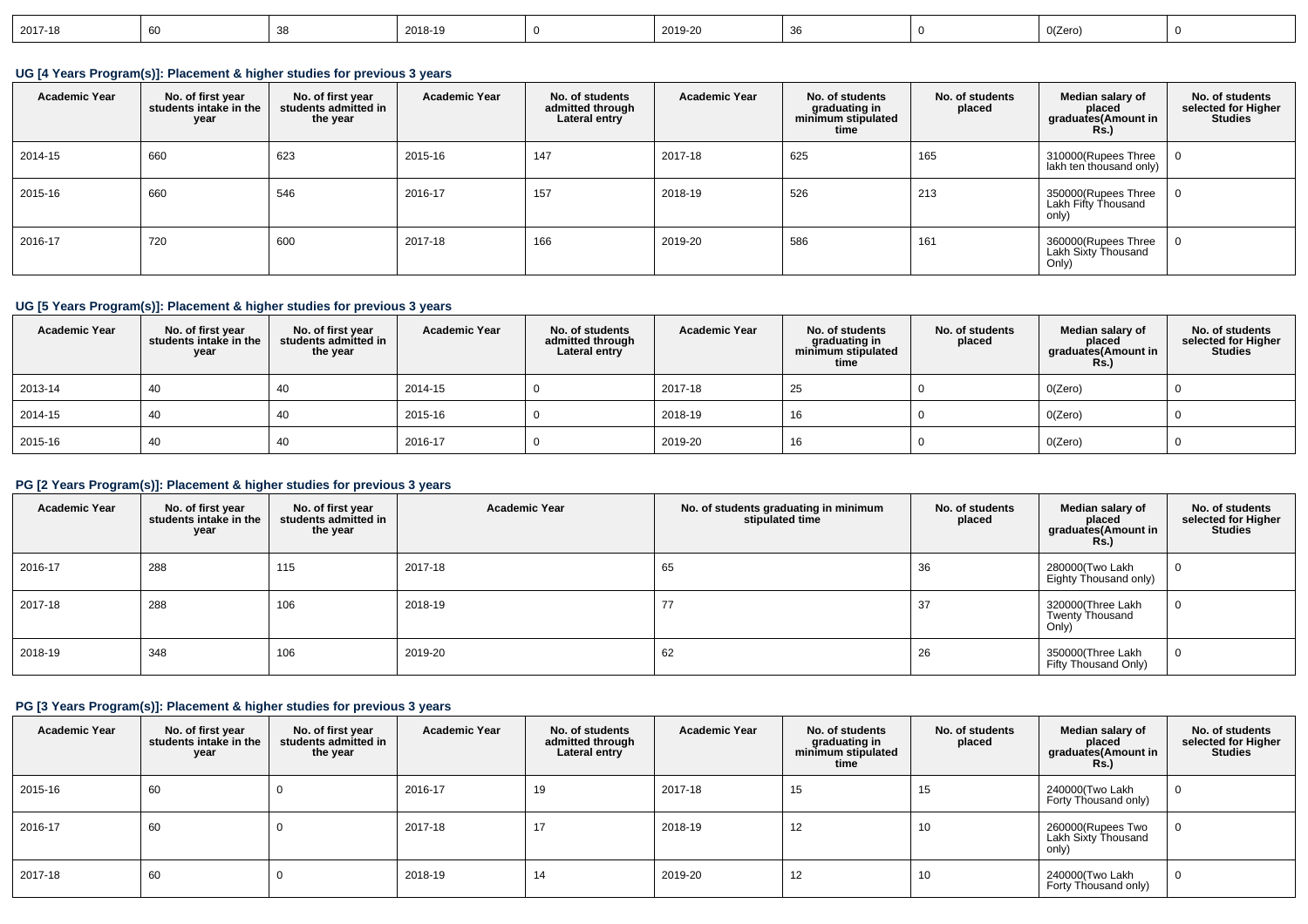## **PG-Integrated [5 Years Program(s)]: Placement & higher studies for previous 3 years**

| <b>Academic Year</b> | No. of first year<br>students intake in the<br>year | No. of first year<br>students admitted in<br>the year | <b>Academic Year</b> | No. of students graduating in minimum<br>stipulated time | No. of students<br>placed | Median salary of<br>placed<br>graduates(Amount in<br><b>Rs.)</b> | No. of students<br>selected for Higher<br>Studies |
|----------------------|-----------------------------------------------------|-------------------------------------------------------|----------------------|----------------------------------------------------------|---------------------------|------------------------------------------------------------------|---------------------------------------------------|
| 2013-14              |                                                     |                                                       | 2017-18              |                                                          |                           | O(Zero)                                                          |                                                   |
| 2014-15              |                                                     |                                                       | 2018-19              |                                                          |                           | O(Zero)                                                          |                                                   |
| 2015-16              | 120                                                 | 80                                                    | 2019-20              |                                                          |                           | 500000(Five Lakhs<br>Only)                                       |                                                   |

## **Ph.D Student Details**

| Ph.D (Student pursuing doctoral program till 2019-20 Students admitted in the academic year 2020-21 should not be entered here.) |         |         |         |  |  |  |  |  |
|----------------------------------------------------------------------------------------------------------------------------------|---------|---------|---------|--|--|--|--|--|
| <b>Total Students</b>                                                                                                            |         |         |         |  |  |  |  |  |
| Full Time                                                                                                                        |         |         |         |  |  |  |  |  |
| Part Time                                                                                                                        |         | 75      |         |  |  |  |  |  |
| No. of Ph.D students graduated (including Integrated Ph.D)                                                                       |         |         |         |  |  |  |  |  |
|                                                                                                                                  | 2019-20 | 2018-19 | 2017-18 |  |  |  |  |  |
| Full Time                                                                                                                        |         |         |         |  |  |  |  |  |
| Part Time                                                                                                                        |         |         |         |  |  |  |  |  |

## **Financial Resources: Utilised Amount for the Capital expenditure for previous 3 years**

| 2019-20<br><b>Academic Year</b>                                                                      |                                                                                   | 2018-19                                                                                         | 2017-18                                                                               |  |  |  |  |  |  |
|------------------------------------------------------------------------------------------------------|-----------------------------------------------------------------------------------|-------------------------------------------------------------------------------------------------|---------------------------------------------------------------------------------------|--|--|--|--|--|--|
|                                                                                                      | <b>Utilised Amount</b>                                                            |                                                                                                 | <b>Utilised Amount</b>                                                                |  |  |  |  |  |  |
| Annual Capital Expenditure on Academic Activities and Resources (excluding expenditure on buildings) |                                                                                   |                                                                                                 |                                                                                       |  |  |  |  |  |  |
| Library                                                                                              | 399609 (Three lacs ninety nine thousand six hundred nine only                     | 1110856 (Eleven lacs ten thousand eight hundred fifty six only)                                 | 955459 (Nine lacs fifty five thousand four hundred fifty nine<br>only)                |  |  |  |  |  |  |
| New Equipment for Laboratories                                                                       | 356913 (Three lacs fifty six thousand nine hundred thirteen<br>only)              | 415797 (Four lacs fifteen thousand seven hundred ninety<br>seven only)                          | 1257285 (Twelve lacs fifty seven thousand two hundred eighty<br>five only)            |  |  |  |  |  |  |
| <b>Engineering Workshops</b>                                                                         | 0 (Zero)                                                                          | 0 (Zero)                                                                                        | 0 (Zero)                                                                              |  |  |  |  |  |  |
| Other expenditure on creation of Capital Assets (excluding<br>expenditure on Land and Building)      | 7223127 (Seventy two lacs twenty three thousand one hundred<br>twenty seven only) | 29763777 (Two crore ninety seven lacs sixty three thousand<br>seven hundred seventy seven only) | 22190972 (Two crore twenty one lacs ninety thousand nine<br>hundred seventy two only) |  |  |  |  |  |  |

# **Financial Resources: Utilised Amount for the Operational expenditure for previous 3 years**

| <b>Academic Year</b>                       | 2019-20                                                                                 | 2018-19                                                                                        | 2017-18                                                                                        |  |  |  |  |  |
|--------------------------------------------|-----------------------------------------------------------------------------------------|------------------------------------------------------------------------------------------------|------------------------------------------------------------------------------------------------|--|--|--|--|--|
|                                            | <b>Utilised Amount</b>                                                                  | <b>Utilised Amount</b>                                                                         | <b>Utilised Amount</b>                                                                         |  |  |  |  |  |
| <b>Annual Operational Expenditure</b>      |                                                                                         |                                                                                                |                                                                                                |  |  |  |  |  |
| Salaries (Teaching and Non Teaching staff) | 209107163 (Twenty crore ninety one lacs seven thousand one<br>hundred sixty three only) | 183186422 (Eighteen crore thirty one lacs eighty six thousand<br>four hundred twenty two only) | 168566655 (Sixteen crore eighty five lacs sixty six thousand six  <br>hundred fifty five only) |  |  |  |  |  |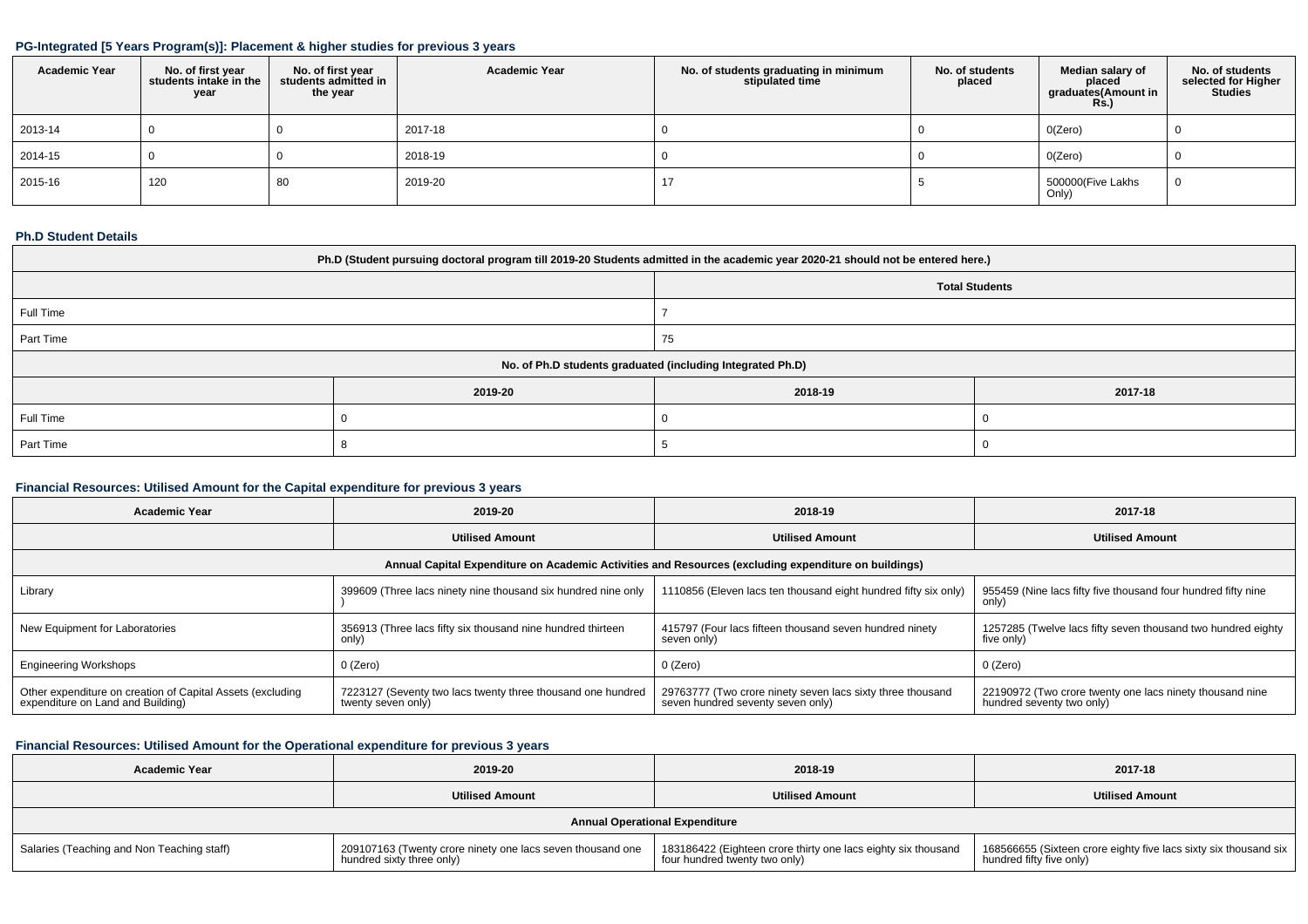| Maintenance of Academic Infrastructure or consumables and<br>other running expenditures (excluding maintenance of hostels<br>and allied services, rent of the building, depreciation cost, etc) | 58966495 (Five crore eighty nine lacs sixty six thousand four<br>hundred ninety five only |                                                  | 65660023 (Six crore fifty six thousand sixty thousand twenty<br>three only) |  |
|-------------------------------------------------------------------------------------------------------------------------------------------------------------------------------------------------|-------------------------------------------------------------------------------------------|--------------------------------------------------|-----------------------------------------------------------------------------|--|
| Seminars/Conferences/Workshops                                                                                                                                                                  | 8239 (Eight thousand two hundred thirty nine only)                                        | 5624 (Five thousand six hundred twenty six only) | 30176 (Thirty thousand one hundred seventy six only)                        |  |

#### **IPR**

| Calendar year            | 2019 | 2018 | 2017 |  |  |
|--------------------------|------|------|------|--|--|
| No. of Patents Published |      |      |      |  |  |
| No. of Patents Granted   |      |      |      |  |  |

# **Sponsored Research Details**

| <b>Financial Year</b>                    | 2019-20                                                     | 2018-19                                               | 2017-18 |
|------------------------------------------|-------------------------------------------------------------|-------------------------------------------------------|---------|
| Total no. of Sponsored Projects          |                                                             |                                                       |         |
| Total no. of Funding Agencies            |                                                             |                                                       |         |
| Total Amount Received (Amount in Rupees) | 1394750                                                     | 994750                                                |         |
| Amount Received in Words                 | Thirteen lakh Ninety four thousand seven hundred fifty only | Nine lac ninety four thousand seven hundred and fifty | Zero    |

## **Consultancy Project Details**

| <b>Financial Year</b>                    | 2019-20                                | 2018-19                             | 2017-18                                   |  |
|------------------------------------------|----------------------------------------|-------------------------------------|-------------------------------------------|--|
| Total no. of Consultancy Projects        |                                        |                                     | 22                                        |  |
| Total no. of Client Organizations        |                                        |                                     |                                           |  |
| Total Amount Received (Amount in Rupees) | 36800                                  | 6254                                | 198600                                    |  |
| Amount Received in Words                 | Thirty six Thousand eight hundred Only | Six thousand two hundred fifty four | One lac ninety eight thousand six hundred |  |

# **Executive Development Program/Management Development Programs**

| <b>Financial Year</b>                                                             | 2019-20 | 2018-19 | 2017-18 |
|-----------------------------------------------------------------------------------|---------|---------|---------|
| Total no. of Executive Development Programs/ Management<br>Development Programs   |         |         |         |
| Total no. of Participants                                                         |         |         |         |
| Total Annual Earnings (Amount in Rupees)(Excluding Lodging<br>& Boarding Charges) |         |         |         |
| <b>Total Annual Earnings in Words</b>                                             | Zero    | Zero    | Zero    |

### **PCS Facilities: Facilities of physically challenged students**

| 1. Do your institution buildings have Lifts/Ramps?                                                                                                        | Yes, more than 80% of the buildings |
|-----------------------------------------------------------------------------------------------------------------------------------------------------------|-------------------------------------|
| 2. Do your institution have provision for walking aids, includingwheelchairs and transportation from one building to another for<br>handicapped students? | Yes                                 |
| 3. Do your institution buildings have specially designed toilets for handicapped students?                                                                | Not available                       |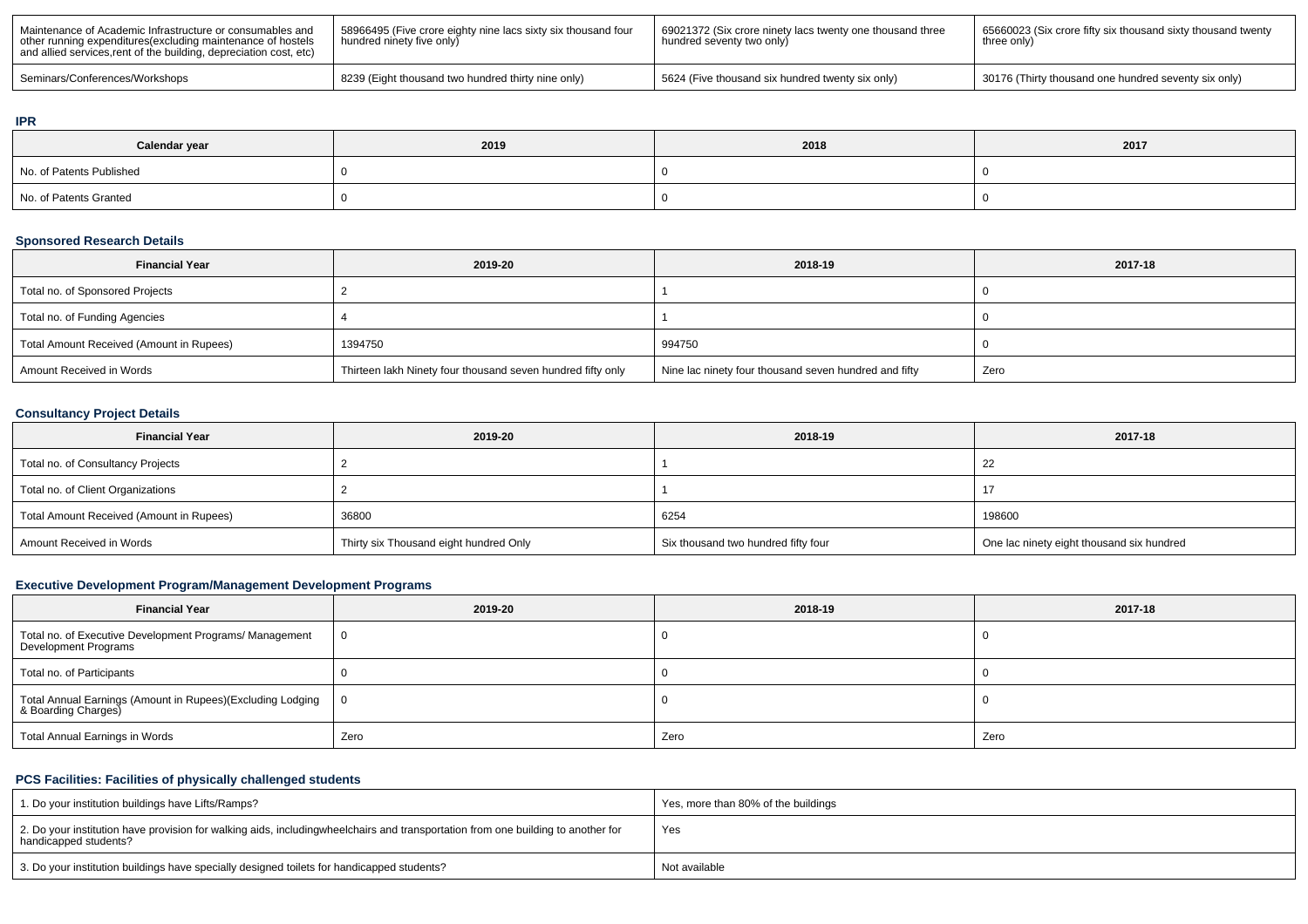#### **Accreditation**

### **NBA Accreditation**

| institute have a valid NBA Accreditation?<br>N/C<br>ົດ.<br>vu.<br>ں 1<br> |  |
|---------------------------------------------------------------------------|--|
|---------------------------------------------------------------------------|--|

#### **NAAC Accreditation**

| $\Gamma$<br>a valid NAAC Accreditation?<br>11011<br>∵ institute …<br>nave a | <b>NC</b> |
|-----------------------------------------------------------------------------|-----------|
|-----------------------------------------------------------------------------|-----------|

## **Faculty Details**

| Srno           | Name                                | Age | Designation            | Gender | Qualification                     | <b>Experience (In</b><br>Months) | <b>Is Associated</b><br><b>Last Year</b> | <b>Currently<br/>working with<br/>institution?</b> | <b>Joining Date</b> | <b>Leaving Date</b>      | <b>Association type</b> |
|----------------|-------------------------------------|-----|------------------------|--------|-----------------------------------|----------------------------------|------------------------------------------|----------------------------------------------------|---------------------|--------------------------|-------------------------|
| $\overline{1}$ | <b>ADITYA JAIN</b>                  | 32  | Assistant<br>Professor | Male   | M.Arch.                           | 29                               | Yes                                      | Yes                                                | 01-08-2018          | $\sim$                   | Regular                 |
| $\overline{2}$ | ATREYA<br><b>BHATTACHARYY</b><br>Α  | 31  | Assistant<br>Professor | Male   | M.Arch.                           | 70                               | Yes                                      | Yes                                                | 21-12-2015          | $\overline{\phantom{a}}$ | Regular                 |
| $\mathbf{3}$   | <b>BHANUPRATAP</b><br><b>SHARMA</b> | 42  | Associate<br>Professor | Male   | M.Arch.                           | 131                              | Yes                                      | Yes                                                | 27-07-2012          | $\overline{\phantom{a}}$ | Regular                 |
| $\overline{4}$ | <b>DIVYARAJSINH</b><br><b>RANA</b>  | 24  | Lecturer               | Male   | B. Arch                           | 23                               | Yes                                      | No                                                 | 04-01-2018          | 31-12-2019               | Regular                 |
| 5              | <b>HELI DESAI</b>                   | 23  | Lecturer               | Female | B. Arch                           | 12                               | Yes                                      | Yes                                                | 01-01-2020          | $\sim$                   | Regular                 |
| 6              | <b>HIMANI SINGALA</b>               | 25  | Lecturer               | Female | B. Arch                           | 12                               | Yes                                      | Yes                                                | 01-01-2020          | $\sim$                   | Regular                 |
| $\overline{7}$ | <b>ISHITA</b><br>RAJNIKANT JAIN     | 30  | Assistant<br>Professor | Female | M.Arch.                           | 25                               | Yes                                      | No                                                 | 01-12-2018          | 14-08-2019               | Regular                 |
| 8              | JAHANVI<br><b>ACHARYA</b>           | 26  | Assistant<br>Professor | Female | B. Arch                           | 12                               | Yes                                      | Yes                                                | 01-01-2020          | $\overline{\phantom{a}}$ | Regular                 |
| 9              | <b>JAPAN</b><br>BHADRESH<br>SHAH    | 33  | Assistant<br>Professor | Male   | M.Tech                            | 12                               | Yes                                      | Yes                                                | 01-01-2020          | $\overline{\phantom{a}}$ | Regular                 |
| 10             | <b>MANAN M</b><br>SINGAL            | 39  | Assistant<br>Professor | Female | Master of Arts in<br>Urban Design | 82                               | Yes                                      | Yes                                                | 17-07-2017          | $\sim$                   | Regular                 |
| 11             | NAITIK RAKESH<br>VAKHARIA           | 29  | Lecturer               | Male   | B. Arch                           | 36                               | Yes                                      | Yes                                                | 04-01-2018          | $\overline{\phantom{a}}$ | Regular                 |
| 12             | NARESH M<br>CHHATWANI               | 29  | Associate<br>Professor | Male   | M.Arch.                           | 38                               | Yes                                      | Yes                                                | 01-06-2018          | $\sim$                   | Regular                 |
| 13             | NITIN MOTIRAM<br>GURNANI            | 41  | Associate<br>Professor | Male   | M.Arch.                           | 114                              | Yes                                      | Yes                                                | 01-08-2014          | $\overline{\phantom{a}}$ | Regular                 |
| 14             | PARTH U SHAH                        | 48  | Associate<br>Professor | Male   | M.Arch.                           | 106                              | Yes                                      | Yes                                                | 02-07-2018          | $\overline{\phantom{a}}$ | Regular                 |
| 15             | PRATIK ARUN<br>ZAVERI               | 34  | Assistant<br>Professor | Male   | M.Arch.                           | 58                               | Yes                                      | Yes                                                | 27-12-2017          | $\sim$                   | Regular                 |
| 16             | PRIYANSHI<br><b>SANJAY PATHAK</b>   | 23  | Lecturer               | Female | B. Arch                           | 24                               | Yes                                      | Yes                                                | 01-07-2019          | $\overline{\phantom{a}}$ | Regular                 |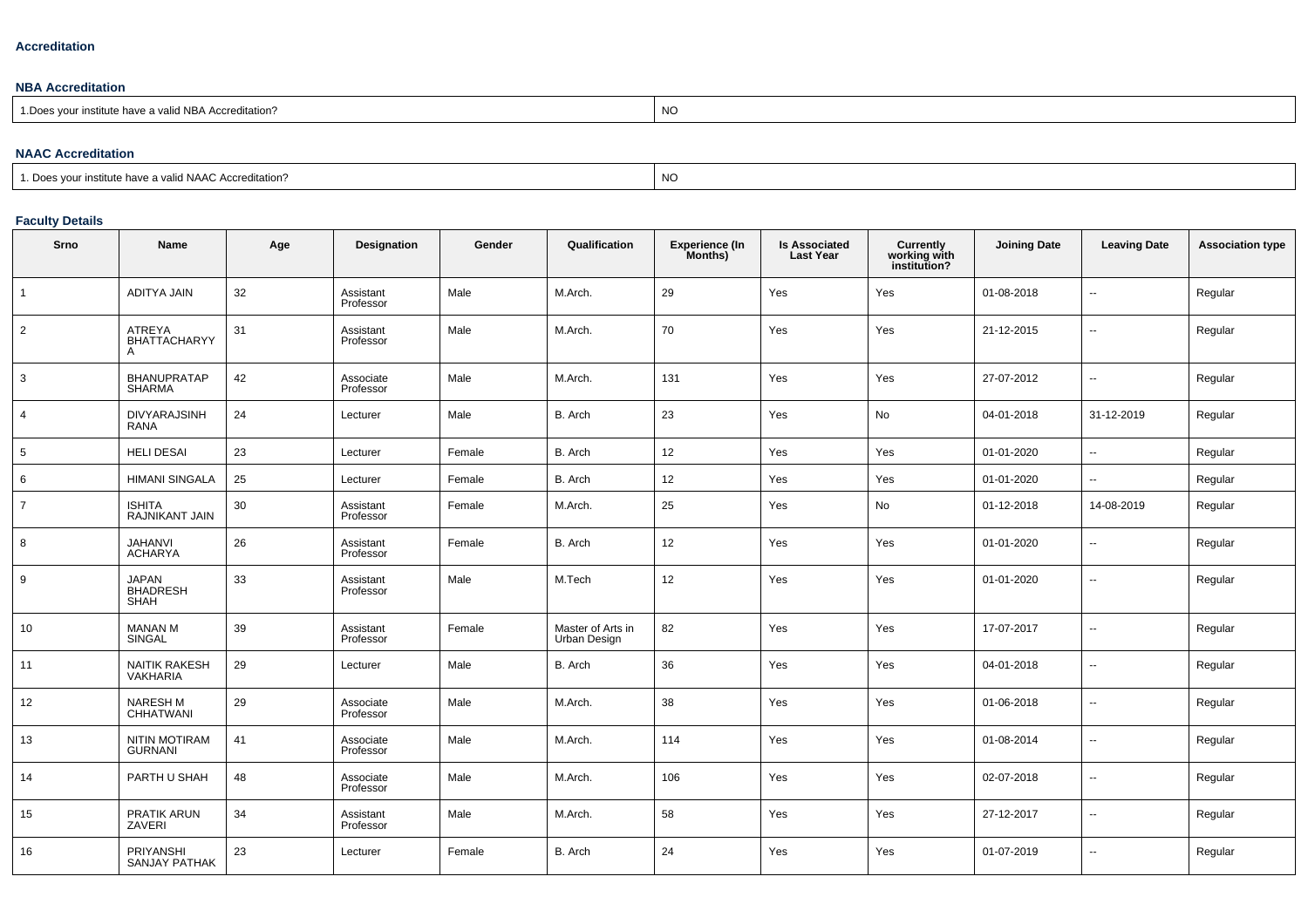| 17 | RADHIKA AMIN                                             | 34 | Assistant<br>Professor | Female | M.Arch.          | 24             | Yes | Yes | 24-12-2018 | $\overline{\phantom{a}}$ | Regular |
|----|----------------------------------------------------------|----|------------------------|--------|------------------|----------------|-----|-----|------------|--------------------------|---------|
| 18 | SHREYA KAUL                                              | 32 | Assistant<br>Professor | Female | B. Arch          | 45             | Yes | Yes | 29-01-2018 | $\overline{\phantom{a}}$ | Regular |
| 19 | <b>VISHAL</b><br><b>CHAUDGAR</b>                         | 41 | Assistant<br>Professor | Male   | B. Arch          | 36             | Yes | No  | 15-09-2016 | 13-07-2019               | Regular |
| 20 | <b>VIVEK SMITA</b><br>SHETH                              | 32 | Assistant<br>Professor | Male   | B.Des.           | 29             | Yes | Yes | 01-08-2018 | $\sim$                   | Regular |
| 21 | <b>AASHNA</b><br>HETALKUMAR<br>SHAH                      | 24 | Lecturer               | Female | M.A              | 11             | No  | Yes | 03-02-2020 | $\sim$                   | Regular |
| 22 | ABHEEPSA<br><b>CHIRAG VYAS</b>                           | 27 | Lecturer               | Female | M.A              | 29             | Yes | Yes | 23-07-2018 | $\overline{\phantom{a}}$ | Regular |
| 23 | AJAY MADHAV                                              | 31 | Lecturer               | Male   | Master of Design | $\overline{2}$ | Yes | No  | 10-10-2019 | 14-12-2019               | Regular |
| 24 | AMRITA JHA                                               | 35 | Assistant<br>Professor | Female | Ph.D             | 109            | Yes | Yes | 15-07-2013 | --                       | Regular |
| 25 | ASHISH<br><b>MAGANBHAI</b><br>PAREJIYA                   | 35 | Assistant<br>Professor | Male   | Ph.D             | 101            | Yes | No  | 23-07-2015 | 06-01-2020               | Regular |
| 26 | <b>BHARATKUMAR</b><br>CHUNILAL<br>PRAJAPATI              | 29 | Lecturer               | Male   | M.Sc.            | 65             | Yes | Yes | 10-08-2015 | $\overline{\phantom{a}}$ | Regular |
| 27 | <b>BHAVANA</b><br><b>MURLIDHAR</b><br><b>HOTCHANDANI</b> | 34 | Assistant<br>Professor | Female | <b>MCA</b>       | 137            | Yes | Yes | 16-07-2012 | --                       | Regular |
| 28 | <b>BHAVI MINESH</b><br>JASANI                            | 27 | Lecturer               | Female | B.Des.           | 16             | Yes | Yes | 22-08-2019 | $\sim$                   | Regular |
| 29 | <b>Bipin KUMAR</b><br>Chauhan                            | 50 | Assistant<br>Professor | Male   | M.A              | 108            | Yes | No  | 23-07-2018 | 14-12-2019               | Regular |
| 30 | <b>CHETANA</b><br>ANAND<br><b>DEOGHARE</b>               | 35 | Assistant<br>Professor | Female | Ph.D             | 55             | Yes | Yes | 01-08-2019 | --                       | Regular |
| 31 | DEVESH<br>RAMANBHAI<br>WAGHELA                           | 26 | Lecturer               | Male   | B.Des.           | 18             | Yes | Yes | 15-07-2019 | $\sim$                   | Regular |
| 32 | <b>DHARINI</b><br><b>KISHORKUMAR</b><br>PANDYA           | 27 | Assistant<br>Professor | Female | M.Sc.            | 33             | Yes | No  | 17-07-2017 | 02-05-2020               | Regular |
| 33 | <b>DISHA</b><br>HARSHADRAI<br>PAREKH                     | 35 | Assistant<br>Professor | Female | M. Phil          | 55             | Yes | Yes | 02-07-2018 | $\sim$                   | Regular |
| 34 | Gaurang<br>RAMESH SHAH                                   | 63 | Professor              | Male   | Master of Design | 163            | Yes | No  | 01-06-2018 | 13-07-2019               | Regular |
| 35 | GAUTAM VIVEK<br>BRAHM DUTT                               | 38 | Lecturer               | Male   | M.Tech           | 110            | Yes | Yes | 02-09-2016 | ۰.                       | Regular |
| 36 | GHANSHYAM<br>LADURAM<br>MALVIYA                          | 30 | Lecturer               | Male   | M.Sc.            | 77             | Yes | Yes | 19-08-2014 | ۰.                       | Regular |
| 37 | HEMLATA<br>DEVANAND<br>JETHANANDANI                      | 38 | Assistant<br>Professor | Female | M. Phil          | 129            | Yes | Yes | 01-08-2014 | $\overline{\phantom{a}}$ | Regular |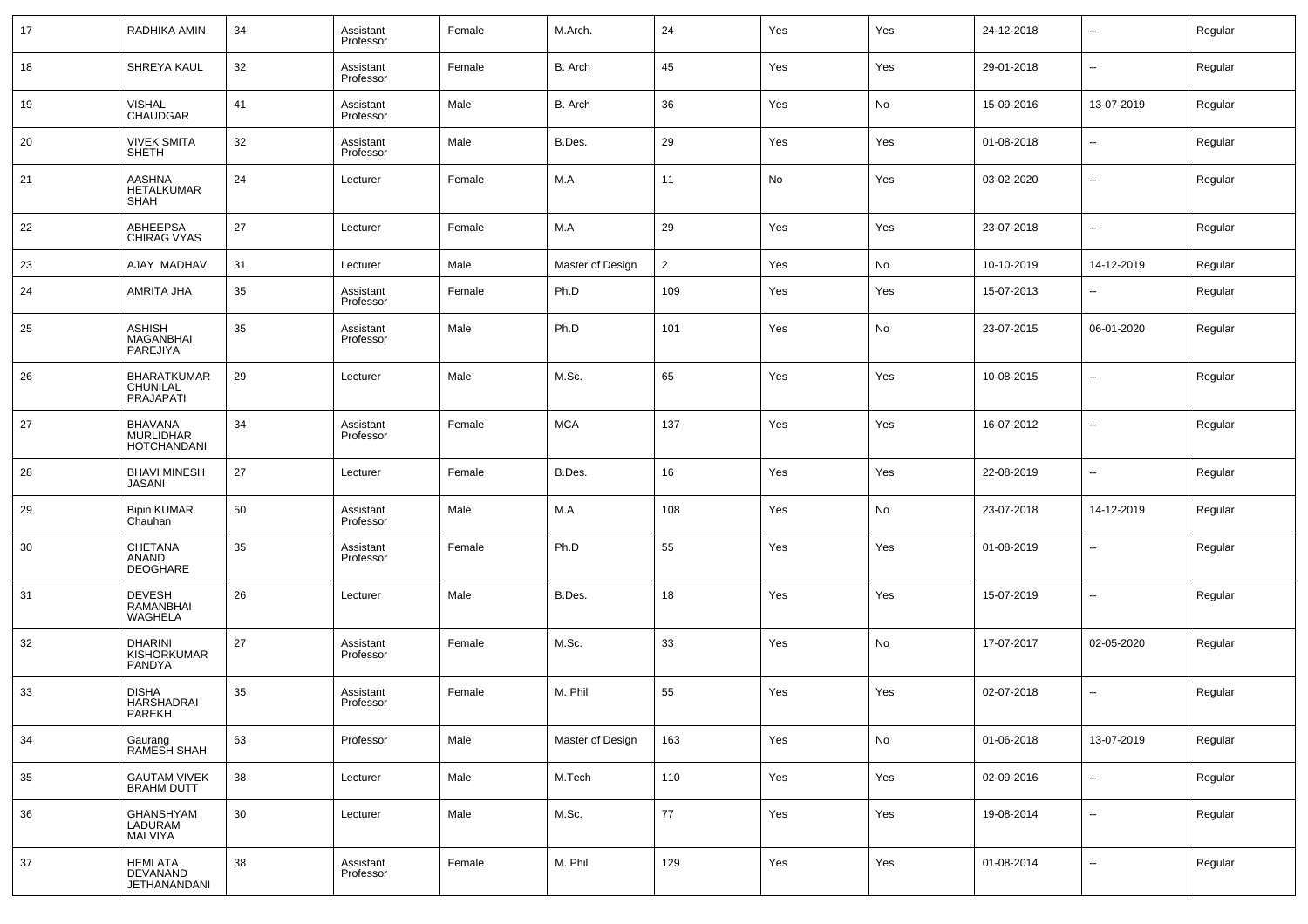| 38 | <b>HIRAL SHARMA</b>                                  | 27     | Lecturer               | Female | B.Des.     | 17             | Yes | Yes | 12-08-2019 | $\overline{\phantom{a}}$ | Regular |
|----|------------------------------------------------------|--------|------------------------|--------|------------|----------------|-----|-----|------------|--------------------------|---------|
| 39 | <b>HIRENKUMAR</b><br>DHIRUBHAI<br>PATEL              | 32     | Assistant<br>Professor | Male   | M.Tech     | 133            | Yes | Yes | 15-06-2011 | $\overline{\phantom{a}}$ | Regular |
| 40 | <b>JALPA</b><br><b>ASHOKKUMAR</b><br><b>PORIYA</b>   | 34     | Lecturer               | Female | <b>MCA</b> | 77             | Yes | Yes | 03-07-2017 | ш.                       | Regular |
| 41 | <b>JIGNA</b><br>VIJAYKUMAR<br>PANCHAL                | 34     | Assistant<br>Professor | Female | Ph.D       | 148            | Yes | Yes | 03-01-2011 | ш.                       | Regular |
| 42 | <b>KAPIL KETAN</b><br>GANJU                          | 29     | Lecturer               | Male   | <b>LLB</b> | 34             | Yes | Yes | 08-03-2018 | $\overline{\phantom{a}}$ | Regular |
| 43 | <b>KINJAL</b><br>PRATHMESH<br><b>SHAH</b>            | 41     | Lecturer               | Female | M. Phil    | 180            | Yes | Yes | 18-01-2016 | ш.                       | Regular |
| 44 | KIRTANKUMAR<br>RAMNIKLAL<br>RATHOD                   | 35     | Assistant<br>Professor | Male   | <b>MCA</b> | 75             | Yes | Yes | 22-07-2015 | --                       | Regular |
| 45 | <b>KRISHNA</b><br>PANKAJKUMAR<br><b>MODI</b>         | 25     | Assistant<br>Professor | Female | M.E.       | 29             | Yes | Yes | 23-07-2018 | --                       | Regular |
| 46 | MADHAVI<br>ADITYA DAVE                               | 36     | Assistant<br>Professor | Female | <b>MCA</b> | 81             | Yes | Yes | 15-07-2015 | $\overline{\phantom{a}}$ | Regular |
| 47 | <b>MADHURESH</b><br>KISHORKUMAR<br>MAKAVANA          | 30     | Assistant<br>Professor | Male   | Ph.D       | 41             | Yes | Yes | 12-08-2019 | $\overline{\phantom{a}}$ | Regular |
| 48 | <b>MAMTA NITIN</b><br>PILLAI                         | 34     | Assistant<br>Professor | Female | Ph.D       | 141            | Yes | Yes | 16-07-2012 | ш.                       | Regular |
| 49 | <b>MANISHA GIRISH</b><br><b>UBALE</b>                | 53     | Associate<br>Professor | Female | Ph.D       | 264            | Yes | Yes | 06-08-2011 | --                       | Regular |
| 50 | <b>MANISHA</b><br><b>MRUNAL</b><br><b>VITHALPURA</b> | 34     | Assistant<br>Professor | Female | Ph.D       | 116            | Yes | Yes | 06-03-2014 | --                       | Regular |
| 51 | <b>MAYUR</b><br>DHANJIBHAI<br>SAVALIYA               | 30     | Lecturer               | Male   | B.Des.     | 12             | Yes | Yes | 01-01-2020 | --                       | Regular |
| 52 | <b>MAYUR S</b><br><b>BHALAVI</b>                     | 27     | Assistant<br>Professor | Male   | M.A        | 13             | Yes | No  | 23-07-2018 | 19-08-2019               | Regular |
| 53 | <b>NAUSHIN</b><br><b>KAIPALLY</b>                    | 25     | Lecturer               | Female | B.Des.     | 6              | Yes | No  | 19-08-2019 | 20-02-2020               | Regular |
| 54 | <b>NEHAL</b><br>YOGESHKUMAR<br>ADHVARYU              | $35\,$ | Assistant<br>Professor | Female | <b>MCA</b> | 30             | Yes | Yes | 02-07-2018 |                          | Regular |
| 55 | NIDHI PRASANT<br>GADHVI                              | 34     | Lecturer               | Female | M.S        | $\overline{4}$ | Yes | No  | 27-08-2019 | 28-12-2019               | Regular |
| 56 | NIKESHKUMAR<br><b>ISHVARBHAI</b><br>PATEL            | 47     | Assistant<br>Professor | Male   | M.E.       | 211            | Yes | Yes | 25-07-2011 | $\sim$                   | Regular |
| 57 | PRANJAL<br>PARITOSH<br><b>BHATT</b>                  | 24     | Lecturer               | Female | M.A        | 17             | Yes | Yes | 05-08-2019 | $\sim$                   | Regular |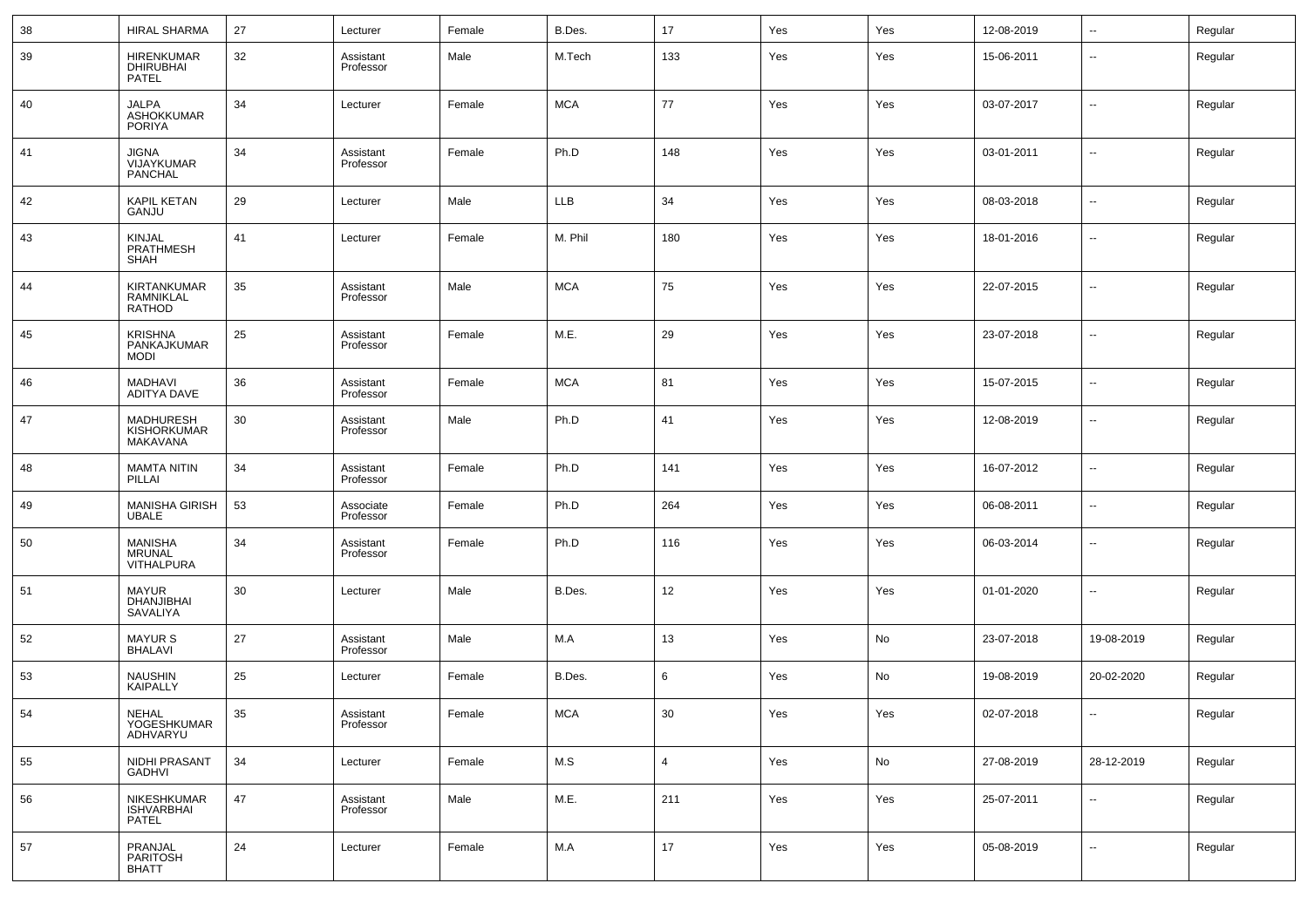| 58 | RITENDRA<br>YOGESH<br>SHARMA                         | 40     | Assistant<br>Professor                              | Male   | <b>MBA</b>       | 104             | Yes | Yes | 19-11-2015 | --             | Regular |
|----|------------------------------------------------------|--------|-----------------------------------------------------|--------|------------------|-----------------|-----|-----|------------|----------------|---------|
| 59 | <b>RITESH SINGH</b>                                  | 36     | Lecturer                                            | Male   | Master of Design | 60              | Yes | Yes | 14-08-2019 | ш.             | Regular |
| 60 | <b>RONAKBEN</b><br><b>DHAVAL PATEL</b>               | 28     | Lecturer                                            | Female | M.E.             | 55              | Yes | Yes | 01-06-2016 | --             | Regular |
| 61 | <b>ROOTVESH</b><br><b>SURESHBHAI</b><br><b>MEHTA</b> | 37     | Assistant<br>Professor                              | Male   | M. Phil          | 176             | Yes | Yes | 07-08-2008 | --             | Regular |
| 62 | RUTVA JOSEPH<br><b>MECWAN</b>                        | 38     | Assistant<br>Professor                              | Female | Ph.D             | 148             | Yes | No  | 10-09-2007 | 31-01-2020     | Regular |
| 63 | <b>SARTHAK</b><br>JAYESHBHAI<br><b>TRIVEDI</b>       | 24     | Lecturer                                            | Male   | M.Sc(Phy)        | $5\phantom{.0}$ | Yes | No  | 30-01-2019 | 05-07-2019     | Regular |
| 64 | SHALINI<br><b>SHARMA</b>                             | 46     | Assistant<br>Professor                              | Female | Ph.D             | 133             | Yes | No  | 18-07-2018 | 31-07-2019     | Regular |
| 65 | TANUSHREE<br><b>BASAK</b>                            | 36     | Assistant<br>Professor                              | Female | Ph.D             | 94              | Yes | Yes | 03-08-2015 | --             | Regular |
| 66 | <b>VISHAL RAKESH</b><br><b>DAHIYA</b>                | 41     | Associate<br>Professor                              | Female | Ph.D             | 175             | Yes | Yes | 01-07-2010 | --             | Regular |
| 67 | <b>ABHISHEK</b><br>NARENDRAKUM<br>AR VAGHELA         | 31     | Assistant<br>Professor                              | Male   | M.E.             | 115             | Yes | Yes | 15-06-2011 |                | Regular |
| 68 | <b>AISHWARY</b><br>PANDEY                            | 27     | Assistant<br>Professor                              | Male   | M.Tech           | 21              | Yes | No  | 02-07-2018 | 31-07-2019     | Regular |
| 69 | <b>AKSHAY</b><br><b>CHAUHAN</b>                      | 26     | Assistant<br>Professor                              | Male   | M.Tech           | 12              | Yes | No  | 02-07-2018 | 25-07-2019     | Regular |
| 70 | <b>AKSHAY</b><br>PRABODBHAI<br><b>SHAH</b>           | 29     | Assistant<br>Professor                              | Male   | M.E.             | 56              | Yes | Yes | 02-07-2018 | --             | Regular |
| 71 | AMOL WAMAN<br><b>BAGESAR</b>                         | 41     | Assistant<br>Professor                              | Male   | M.E.             | 178             | Yes | Yes | 27-01-2009 | --             | Regular |
| 72 | <b>ANAND G PATEL</b>                                 | 36     | Assistant<br>Professor                              | Male   | M.Tech           | 118             | Yes | Yes | 27-06-2015 | $\overline{a}$ | Regular |
| 73 | <b>ANKUR RATILAL</b><br>CHANGELA                     | 33     | Assistant<br>Professor                              | Male   | M.Tech           | 114             | Yes | Yes | 23-06-2011 | --             | Regular |
| 74 | ANUPAM KUMAR<br><b>SINGH</b>                         | 53     | Dean / Principal /<br>Director / Vice<br>Chancellor | Male   | Ph.D             | 132             | Yes | Yes | 20-11-2018 | --             | Regular |
| 75 | ANURAG<br><b>SHARMA</b>                              | 35     | Assistant<br>Professor                              | Male   | M.Tech           | 68              | Yes | Yes | 01-04-2019 | $\sim$         | Regular |
| 76 | <b>ASHWIN R</b><br>PATANI                            | 38     | Assistant<br>Professor                              | Male   | Ph.D             | 177             | Yes | Yes | 14-10-2006 | $\sim$         | Regular |
| 77 | BANSI<br>DHIRENDRAKUM<br>AR RAJA                     | 38     | Assistant<br>Professor                              | Female | Ph.D             | 124             | Yes | Yes | 07-09-2015 | $\sim$         | Regular |
| 78 | <b>BHARAT</b><br><b>MANGATRAM</b><br><b>DOGRA</b>    | $32\,$ | Assistant<br>Professor                              | Male   | M.E.             | 136             | Yes | Yes | 25-08-2009 | $\sim$         | Regular |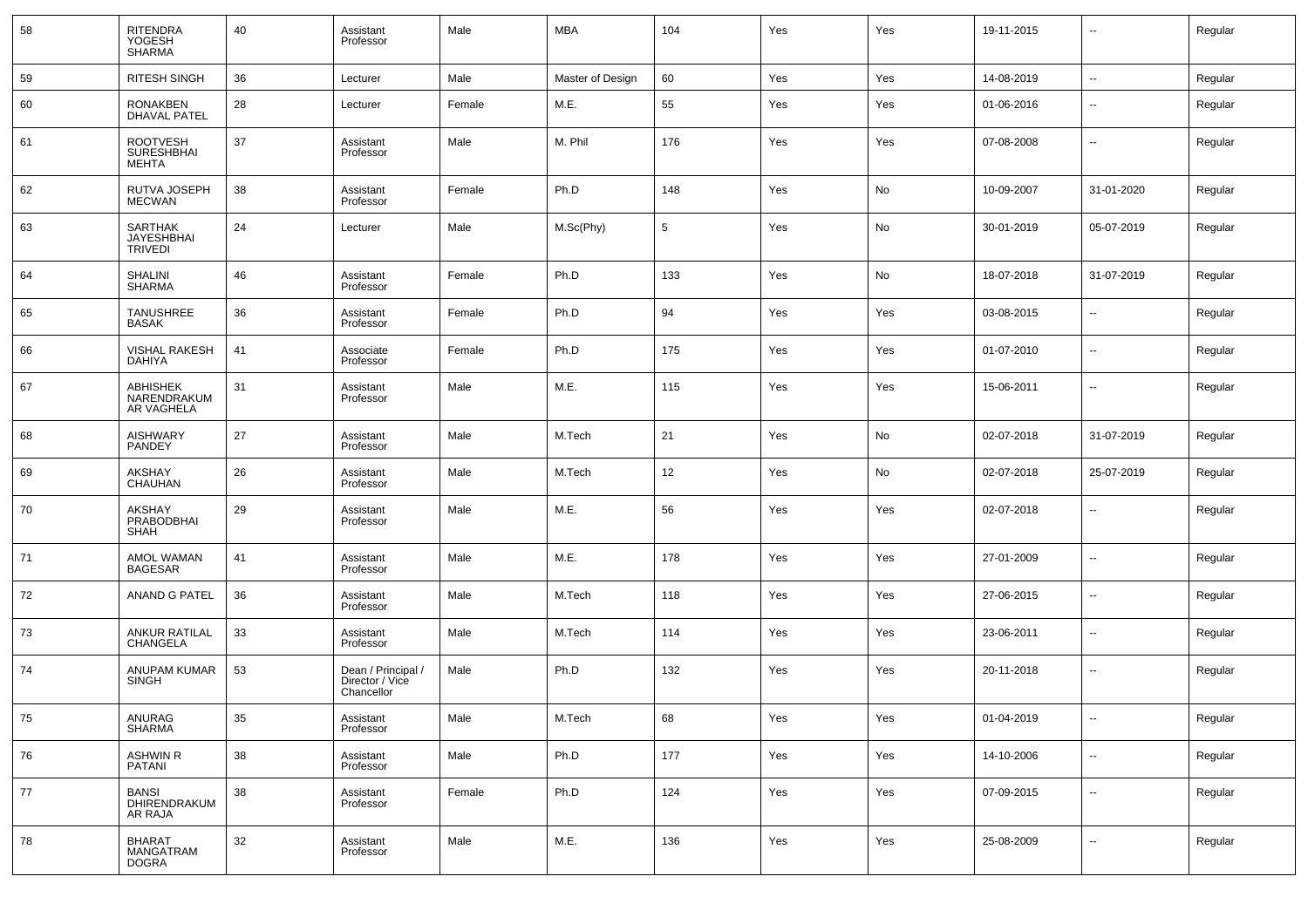| 79 | <b>BHAVESH R</b><br><b>PAWAR</b>                     | 25 | Other                  | Male   | M.E.   | 14  | Yes | Yes | 12-11-2019 | $\overline{\phantom{a}}$ | Regular |
|----|------------------------------------------------------|----|------------------------|--------|--------|-----|-----|-----|------------|--------------------------|---------|
| 80 | <b>BHAVIK</b><br><b>ATULBHAI</b><br>SONEJI           | 29 | Assistant<br>Professor | Male   | M.Tech | 65  | Yes | Yes | 06-02-2017 | $\sim$                   | Regular |
| 81 | <b>BHAVIN</b><br><b>FATANIYA</b>                     | 27 | Assistant<br>Professor | Male   | M.E.   | 18  | Yes | No  | 02-07-2018 | 23-01-2020               | Regular |
| 82 | <b>BHAVIN</b><br><b>HASMUKHLAL</b><br><b>KHATRI</b>  | 35 | Assistant<br>Professor | Male   | M.Tech | 131 | Yes | Yes | 01-08-2012 | н.                       | Regular |
| 83 | <b>BHOOMI</b><br><b>HARISHBHAI</b><br><b>TRIVEDI</b> | 34 | Assistant<br>Professor | Female | M.E.   | 47  | Yes | No  | 23-08-2018 | 13-08-2019               | Regular |
| 84 | <b>BHOOMIKA</b><br><b>SUREN PATEL</b>                | 29 | Lecturer               | Female | M.Tech | 32  | Yes | Yes | 16-07-2019 | --                       | Regular |
| 85 | <b>BIBHU BIBHUTI</b>                                 | 29 | Assistant<br>Professor | Male   | M.E.   | 74  | Yes | Yes | 07-07-2017 | $\sim$                   | Regular |
| 86 | DARSHAN<br><b>KIRTIKUMAR</b><br><b>BHATT</b>         | 34 | Assistant<br>Professor | Male   | M.Tech | 138 | Yes | Yes | 29-06-2009 | --                       | Regular |
| 87 | <b>DHARMENDRA</b><br><b>DAMJIBHAI</b><br>SAPARIYA    | 31 | Assistant<br>Professor | Male   | M.E.   | 84  | Yes | Yes | 06-07-2015 | --                       | Regular |
| 88 | <b>DHAVAL</b><br>CHANDRAKANT<br>PATEL                | 29 | Assistant<br>Professor | Male   | M.Tech | 42  | Yes | Yes | 17-07-2017 | --                       | Regular |
| 89 | <b>DILIP KUMAR</b><br><b>BASA</b>                    | 74 | Professor              | Male   | M.E.   | 408 | Yes | No  | 11-08-2008 | 31-07-2019               | Regular |
| 90 | <b>DIVYANGNA</b><br>NAVINCHANDRA<br><b>GANDHI</b>    | 44 | Assistant<br>Professor | Female | M.Tech | 174 | Yes | Yes | 15-07-2014 | $\sim$                   | Regular |
| 91 | <b>GAURAV</b><br><b>AVASTHI</b>                      | 32 | Assistant<br>Professor | Male   | M.E.   | 90  | Yes | Yes | 15-07-2013 | --                       | Regular |
| 92 | <b>GAURAV</b><br><b>HAREKRISHNA</b><br>PATEL         | 33 | Assistant<br>Professor | Male   | M.Tech | 101 | Yes | Yes | 08-08-2012 | $\overline{a}$           | Regular |
| 93 | <b>GAUTAM</b><br>CHUDASAMA                           | 25 | Assistant<br>Professor | Male   | M.Tech | 12  | Yes | No  | 02-07-2018 | 22-07-2019               | Regular |
| 94 | <b>HANSA</b><br><b>JESABHAI</b><br>SHINGRAKHIA       | 34 | Assistant<br>Professor | Female | M.E.   | 126 | Yes | Yes | 01-07-2010 | --                       | Regular |
| 95 | HARDIK K<br>PRAJAPATI                                | 36 | Assistant<br>Professor | Male   | M.S    | 134 | Yes | Yes | 15-06-2011 | $\sim$                   | Regular |
| 96 | <b>HARDIK</b><br>RAJENDRAKUMA<br>R MEHTA             | 36 | Assistant<br>Professor | Male   | M.S    | 119 | Yes | Yes | 06-08-2012 | $\sim$                   | Regular |
| 97 | HARSH<br>HIMMATBHAI<br>SONI                          | 32 | Assistant<br>Professor | Male   | M.Tech | 96  | Yes | Yes | 20-07-2017 | $\overline{\phantom{a}}$ | Regular |
| 98 | HINAL<br>RAMESHCHAND<br>RA SHAH                      | 35 | Assistant<br>Professor | Female | M.E.   | 110 | Yes | Yes | 02-07-2012 | $\sim$                   | Regular |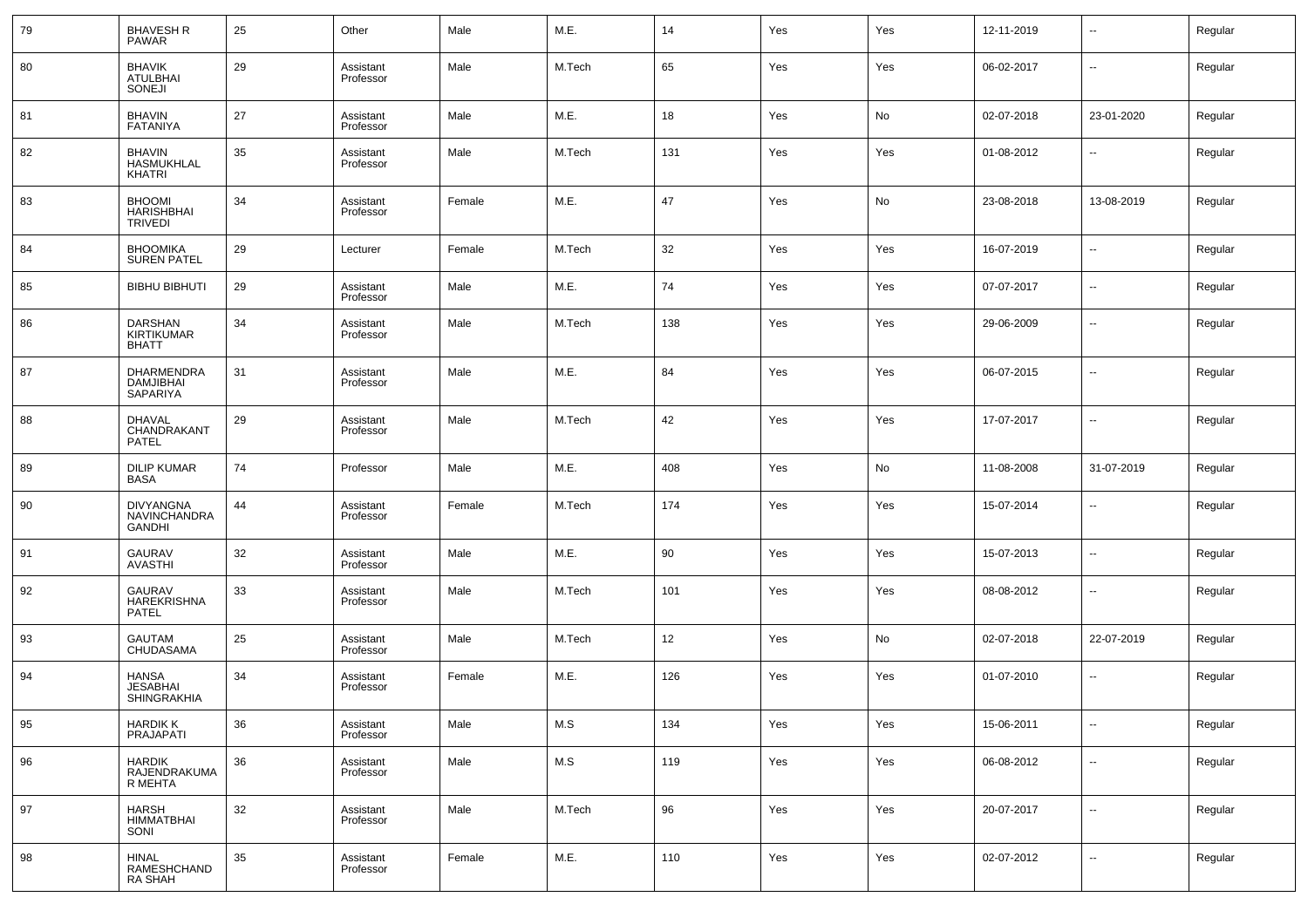| 99  | HIRENKUMAR<br>VASANTLAL MER                             | 33 | Assistant<br>Professor | Male   | M.E.   | 59  | Yes | Yes | 24-07-2019 | $\sim$                   | Regular |
|-----|---------------------------------------------------------|----|------------------------|--------|--------|-----|-----|-----|------------|--------------------------|---------|
| 100 | <b>HONEY RAJESH</b><br><b>SHARMA</b>                    | 30 | Assistant<br>Professor | Female | M.Tech | 78  | Yes | Yes | 07-07-2014 | $\sim$                   | Regular |
| 101 | JAINISHA<br><b>BHIKHUBHAI</b><br>PATEL                  | 27 | Assistant<br>Professor | Female | M.E.   | 78  | Yes | Yes | 01-02-2017 | $\sim$                   | Regular |
| 102 | <b>JAYDEEP</b><br>CHAKRAVORTY                           | 44 | Associate<br>Professor | Male   | Ph.D   | 169 | Yes | Yes | 12-12-2016 | $\overline{\phantom{a}}$ | Regular |
| 103 | JAYPALSINH<br>AMBALAL RANA                              | 36 | Assistant<br>Professor | Male   | M.E.   | 138 | Yes | Yes | 01-09-2010 | $\overline{\phantom{a}}$ | Regular |
| 104 | JIGNESHKUMAR<br><b>MANILAL PATEL</b>                    | 33 | Assistant<br>Professor | Male   | M.Tech | 113 | Yes | Yes | 01-08-2011 | --                       | Regular |
| 105 | JIGNESHKUMAR<br>SHANTILAL<br><b>PATEL</b>               | 33 | Assistant<br>Professor | Male   | M.E.   | 149 | Yes | Yes | 29-07-2008 | --                       | Regular |
| 106 | JINESH<br>DHIRENDRABHAI<br>KAMDAR                       | 31 | Assistant<br>Professor | Male   | M.E.   | 124 | Yes | Yes | 15-06-2011 |                          | Regular |
| 107 | <b>K SANTHY</b>                                         | 41 | Associate<br>Professor | Female | Ph.D   | 80  | Yes | Yes | 29-07-2019 | --                       | Regular |
| 108 | <b>KARTIK</b><br><b>SUDHIRKUMAR</b><br><b>CHOURASIA</b> | 25 | Assistant<br>Professor | Male   | M.Tech | 29  | Yes | Yes | 30-07-2018 | --                       | Regular |
| 109 | <b>KAUSHAL</b><br>RAMESHCHAND<br><b>RA PATEL</b>        | 29 | Assistant<br>Professor | Male   | M.Tech | 75  | Yes | Yes | 01-07-2017 | --                       | Regular |
| 110 | KAVITA PANDYA                                           | 29 | Assistant<br>Professor | Female | M.Tech | 23  | Yes | No  | 02-07-2018 | 13-06-2020               | Regular |
| 111 | <b>KHUSHBU</b><br><b>VIJAYSINH</b><br>MAURYA            | 33 | Assistant<br>Professor | Female | M.E.   | 52  | Yes | Yes | 02-07-2018 | Ξ.                       | Regular |
| 112 | <b>KRUNAL</b><br>RAJESHKUMAR<br><b>PARIKH</b>           | 33 | Assistant<br>Professor | Male   | M.Tech | 104 | Yes | Yes | 07-07-2014 | --                       | Regular |
| 113 | <b>KRUPAL TUSHAR</b><br><b>SHAH</b>                     | 32 | Assistant<br>Professor | Male   | M.E.   | 132 | Yes | Yes | 01-10-2010 | $\overline{a}$           | Regular |
| 114 | MADHUSUDAN<br>CHUNILAL<br><b>BAROT</b>                  | 31 | Assistant<br>Professor | Male   | M.Tech | 98  | Yes | Yes | 07-07-2014 | $\overline{a}$           | Regular |
| 115 | MADHVI<br>ASHOKBHAI<br><b>BERA</b>                      | 32 | Assistant<br>Professor | Female | M.E.   | 92  | Yes | Yes | 03-07-2017 |                          | Regular |
| 116 | <b>MANISHA</b><br>HARIBHAI<br>VALERA                    | 29 | Assistant<br>Professor | Female | M.E.   | 87  | Yes | No  | 11-02-2013 | 06-06-2020               | Regular |
| 117 | MARNISHKUMAR<br>JAYANTILAL<br>MODI                      | 33 | Assistant<br>Professor | Male   | M.E.   | 111 | Yes | Yes | 04-04-2013 | $\sim$                   | Regular |
| 118 | <b>MILONI MAYUR</b><br>GANATRA                          | 32 | Assistant<br>Professor | Female | M.Tech | 114 | Yes | Yes | 01-07-2011 | $\sim$                   | Regular |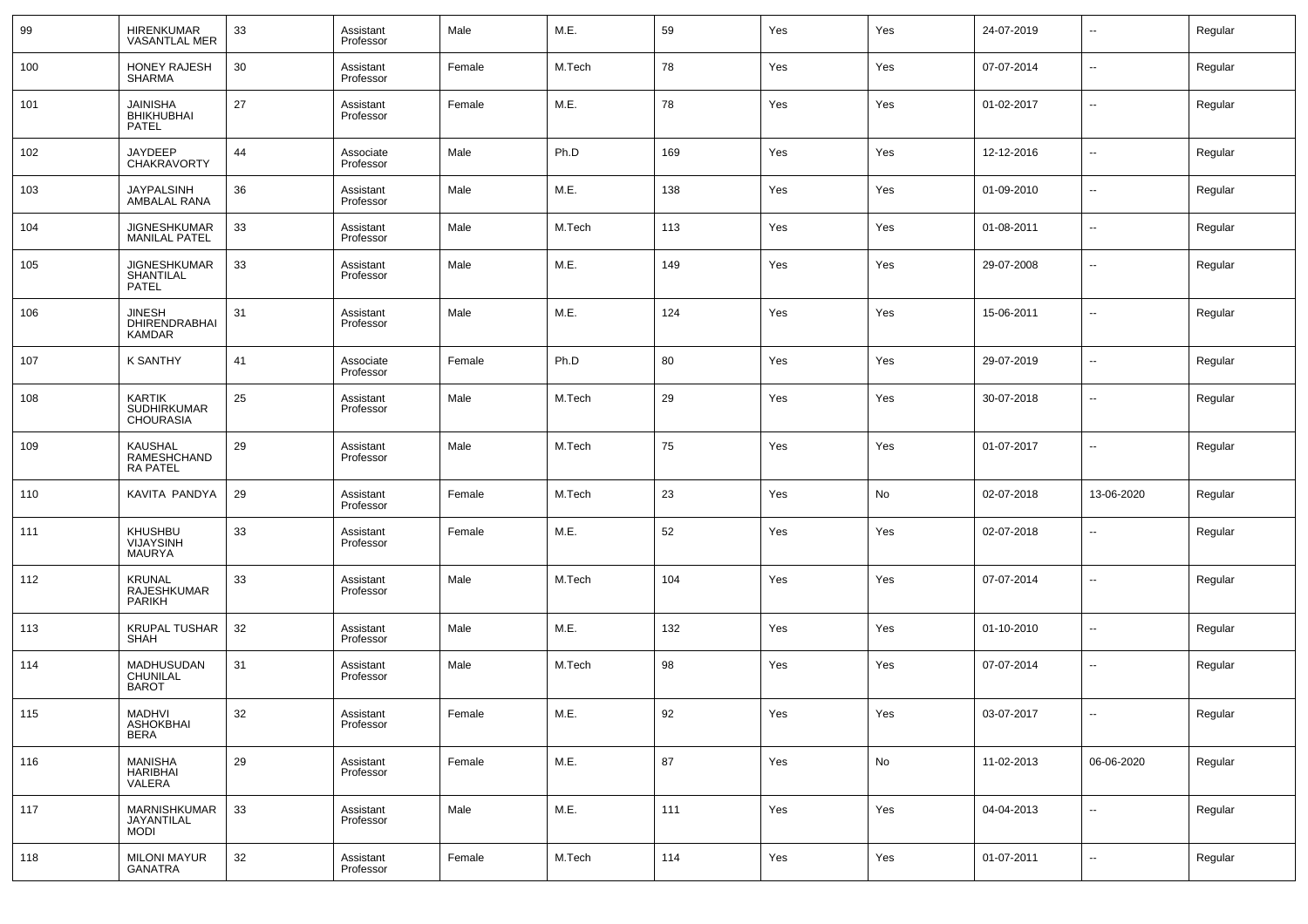| 119 | MINESH<br>POPATLAL<br>THAKER                       | 51     | Assistant<br>Professor | Male   | Ph.D   | 169 | Yes | Yes | 15-12-2010 | $\overline{\phantom{a}}$     | Regular |
|-----|----------------------------------------------------|--------|------------------------|--------|--------|-----|-----|-----|------------|------------------------------|---------|
| 120 | <b>MITESH</b><br><b>JETHALAL</b><br>MUNGLA         | 41     | Assistant<br>Professor | Male   | Ph.D   | 172 | Yes | Yes | 09-03-2015 | $\overline{\phantom{a}}$     | Regular |
| 121 | <b>MONIL</b><br>NILESHBHAI<br><b>SALOT</b>         | 27     | Assistant<br>Professor | Male   | M.E.   | 66  | Yes | Yes | 01-07-2015 | $\overline{\phantom{a}}$     | Regular |
| 122 | MRUTYUNJAY<br>PANIGRAHI                            | 41     | Associate<br>Professor | Male   | Ph.D   | 74  | Yes | No  | 27-12-2017 | 30-04-2020                   | Regular |
| 123 | <b>MUDIT MOHAN</b><br>SAXENA                       | 53     | Assistant<br>Professor | Male   | M.E.   | 177 | Yes | Yes | 01-09-2010 | $\overline{\phantom{a}}$     | Regular |
| 124 | <b>NAISWITA</b><br><b>DINESHCHANDR</b><br>A PARMAR | 28     | Assistant<br>Professor | Female | M.Tech | 59  | Yes | Yes | 02-07-2018 | $\overline{\phantom{a}}$     | Regular |
| 125 | <b>NEELAM TEJAS</b><br><b>BELANI</b>               | 38     | Assistant<br>Professor | Female | M.E.   | 74  | Yes | No  | 23-02-2015 | 05-07-2019                   | Regular |
| 126 | NIKUNJ H DAVE                                      | 32     | Assistant<br>Professor | Male   | M.S    | 97  | Yes | Yes | 01-12-2014 | $\overline{\phantom{a}}$     | Regular |
| 127 | <b>NIRALI SUNIL</b><br><b>BIJLANI</b>              | 29     | Assistant<br>Professor | Female | M.E.   | 45  | Yes | No  | 01-02-2017 | 10-12-2019                   | Regular |
| 128 | <b>OMKAR HARIDAS</b><br>PABBATI                    | 31     | Assistant<br>Professor | Male   | M.Tech | 102 | Yes | Yes | 02-07-2012 | $\overline{\phantom{a}}$     | Regular |
| 129 | PALAK ATULBHAI<br><b>JOSHI</b>                     | 28     | Assistant<br>Professor | Female | M.Tech | 41  | Yes | No  | 03-02-2017 | 01-09-2020                   | Regular |
| 130 | PARAG<br><b>KIRITBHAI</b><br><b>RAJPARA</b>        | 34     | Lecturer               | Male   | Ph.D   | 31  | Yes | No  | 24-06-2019 | 08-06-2020                   | Regular |
| 131 | PARITA JIGISH<br>SHETH                             | 36     | Assistant<br>Professor | Female | M.E.   | 115 | Yes | Yes | 15-06-2011 | $\overline{\phantom{a}}$     | Regular |
| 132 | PIYUSHKUMAR<br>SHAILESHKUMA<br>R SURANI            | 33     | Assistant<br>Professor | Male   | M.E.   | 115 | Yes | Yes | 04-02-2013 | $\overline{\phantom{a}}$     | Regular |
| 133 | PRADNYA<br><b>BHUPENDRA</b><br><b>TIKHE</b>        | 29     | Assistant<br>Professor | Female | M.E.   | 66  | Yes | Yes | 01-07-2015 | $\overline{\phantom{a}}$     | Regular |
| 134 | PREETI TIWARI                                      | 29     | Assistant<br>Professor | Female | M.E.   | 59  | Yes | No  | 27-06-2015 | 31-08-2019                   | Regular |
| 135 | PRIYANKA<br>SHYAM SHARMA                           | 30     | Assistant<br>Professor | Female | M.Tech | 78  | Yes | Yes | 07-07-2014 | $\overline{\phantom{a}}$     | Regular |
| 136 | PRUTHVIBEN<br>PATEL                                | $27\,$ | Lecturer               | Female | M.E.   | 47  | Yes | Yes | 08-07-2019 | $\overline{\phantom{a}}$     | Regular |
| 137 | RAHUL L PATEL                                      | 35     | Assistant<br>Professor | Male   | M.E.   | 129 | Yes | Yes | 11-07-2017 | $\overline{\phantom{a}}$     | Regular |
| 138 | RASHMI<br>SHARMA                                   | 37     | Assistant<br>Professor | Female | M.Tech | 144 | Yes | Yes | 01-07-2010 | $\overline{\phantom{a}}$     | Regular |
| 139 | RAVI<br>HARSHADBHAI<br>DABLA                       | 29     | Assistant<br>Professor | Male   | M.E.   | 52  | Yes | Yes | 02-07-2018 | $\qquad \qquad \blacksquare$ | Regular |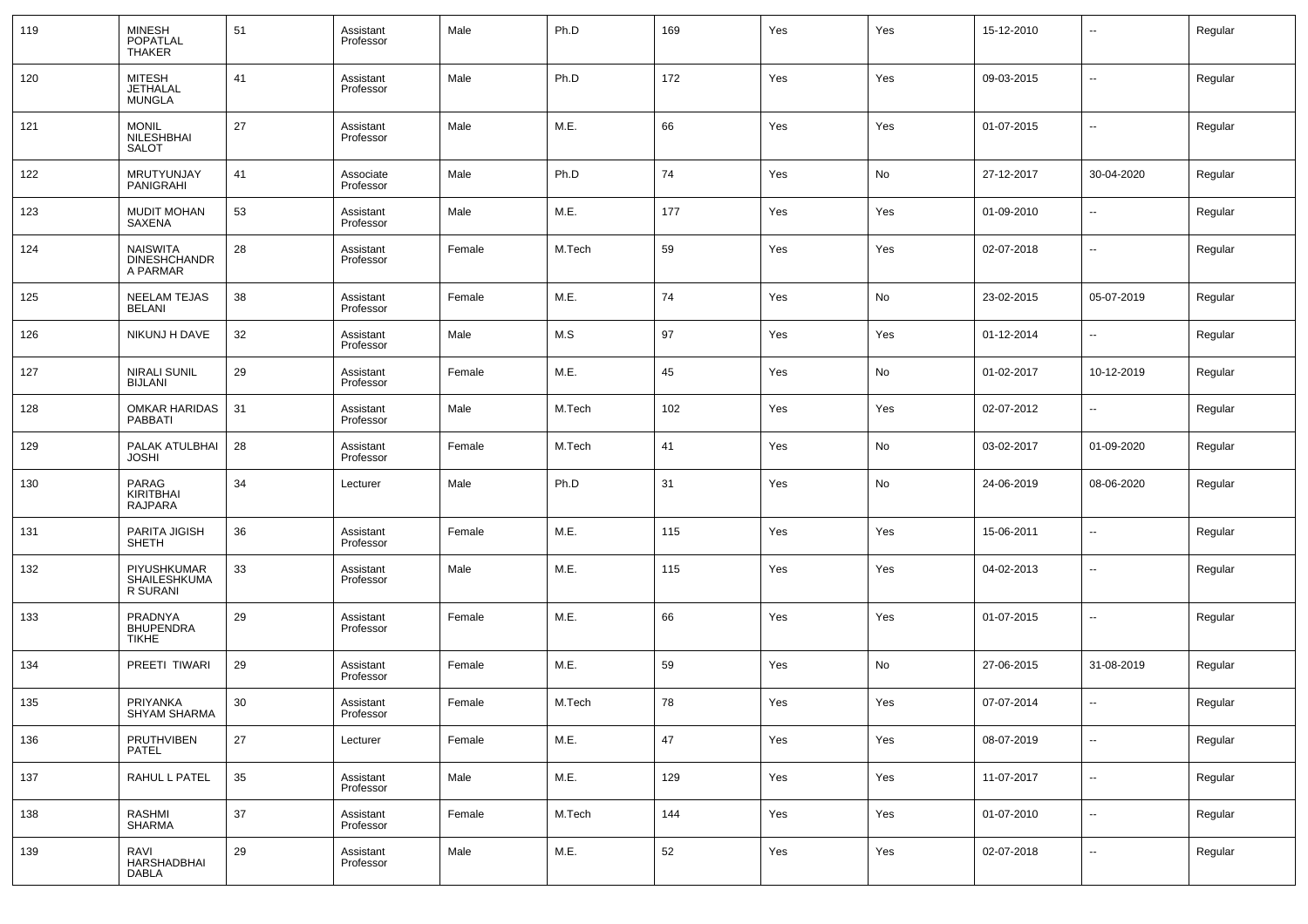| 140 | RITESH<br>KANAIYALAL<br><b>PATEL</b>                     | 27 | Assistant<br>Professor                              | Male   | M.Tech | 65              | Yes | Yes | 03-08-2015 | ۰.                       | Regular |
|-----|----------------------------------------------------------|----|-----------------------------------------------------|--------|--------|-----------------|-----|-----|------------|--------------------------|---------|
| 141 | <b>ROSHNI</b><br><b>VINAYKUMAR</b><br>PATEL              | 36 | Assistant<br>Professor                              | Female | M.E.   | 134             | Yes | Yes | 17-01-2011 | ш.                       | Regular |
| 142 | <b>RUCHIKA</b><br><b>SUBHASH</b><br><b>CHANDER LALIT</b> | 28 | Assistant<br>Professor                              | Female | M.Tech | 38              | Yes | No  | 06-02-2017 | 05-07-2019               | Regular |
| 143 | <b>RUCHIT</b><br>RAJESHBHAI<br>SONI                      | 33 | Assistant<br>Professor                              | Male   | M.Tech | 123             | Yes | Yes | 20-06-2011 | --                       | Regular |
| 144 | SANDEEP<br>CHAKRAVORTY                                   | 43 | Dean / Principal /<br>Director / Vice<br>Chancellor | Male   | Ph.D   | 188             | Yes | Yes | 30-01-2017 | $\overline{\phantom{a}}$ | Regular |
| 145 | SANDESH A<br><b>SHARMA</b>                               | 28 | Assistant<br>Professor                              | Male   | M.Tech | 13              | Yes | No  | 02-07-2018 | 07-08-2019               | Regular |
| 146 | <b>SEEMA MILIND</b><br>MAHAJAN                           | 42 | Associate<br>Professor                              | Female | Ph.D   | 163             | Yes | Yes | 22-12-2016 | $\overline{\phantom{a}}$ | Regular |
| 147 | SEJAL<br>CHANDUBHAI<br>THAKKAR                           | 37 | Assistant<br>Professor                              | Female | M.E.   | 42              | Yes | Yes | 03-07-2017 | $\overline{\phantom{a}}$ | Regular |
| 148 | SHANTAMALLAP<br>PA BASAWARAJ<br>KADAGANCHI               | 29 | Assistant<br>Professor                              | Male   | M.Tech | 47              | Yes | Yes | 02-07-2018 | ۰.                       | Regular |
| 149 | SHASHI KANT<br><b>TRIPATHI</b>                           | 28 | Assistant<br>Professor                              | Male   | M.Tech | 81              | Yes | Yes | 06-02-2017 | $\overline{\phantom{a}}$ | Regular |
| 150 | SHIKHA SINGH                                             | 33 | Assistant<br>Professor                              | Female | M.Tech | 78              | Yes | Yes | 07-07-2014 | $\overline{\phantom{a}}$ | Regular |
| 151 | <b>SUKETU</b><br><b>YOGESHBHAI</b><br>JANI               | 32 | Assistant<br>Professor                              | Male   | Ph.D   | 138             | Yes | Yes | 20-07-2009 | $\overline{\phantom{a}}$ | Regular |
| 152 | <b>SWAPNIL</b><br><b>SURESH KUMAR</b><br>SOLANKI         | 33 | Assistant<br>Professor                              | Male   | M.E.   | 98              | Yes | Yes | 01-02-2017 | $\overline{\phantom{a}}$ | Regular |
| 153 | <b>SWETA JIGISH</b><br>SHAH                              | 39 | Assistant<br>Professor                              | Female | Ph.D   | 125             | Yes | Yes | 11-07-2014 | --                       | Regular |
| 154 | TEJAS<br>VIMALRAY<br><b>RAVAL</b>                        | 31 | Assistant<br>Professor                              | Male   | M.E.   | 97              | Yes | Yes | 06-02-2017 | --                       | Regular |
| 155 | <b>TEJENDRA</b><br>GHANSHYAMBH<br>AI TANK                | 38 | Assistant<br>Professor                              | Male   | Ph.D   | 82              | Yes | No  | 01-09-2016 | 10-08-2019               | Regular |
| 156 | <b>UMANG J</b><br>PATDIWLA                               | 45 | Assistant<br>Professor                              | Male   | Ph.D   | 179             | Yes | Yes | 03-02-2017 | $\overline{\phantom{a}}$ | Regular |
| 157 | <b>VAIDEHI KRUNAL</b><br>PATEL                           | 27 | Lecturer                                            | Female | M.Tech | 10 <sup>°</sup> | Yes | Yes | 09-03-2020 | Щ,                       | Regular |
| 158 | VINEETA<br>SIDDHARTH<br>SINGH CHAUHAN                    | 35 | Assistant<br>Professor                              | Female | M.Tech | 139             | Yes | Yes | 15-06-2009 | $\overline{\phantom{a}}$ | Regular |
| 159 | VINODKUMAR<br>RAJNARAYAN<br><b>MANGLIK</b>               | 76 | Professor                                           | Male   | M.E.   | 366             | Yes | No  | 01-08-2006 | 30-06-2020               | Regular |